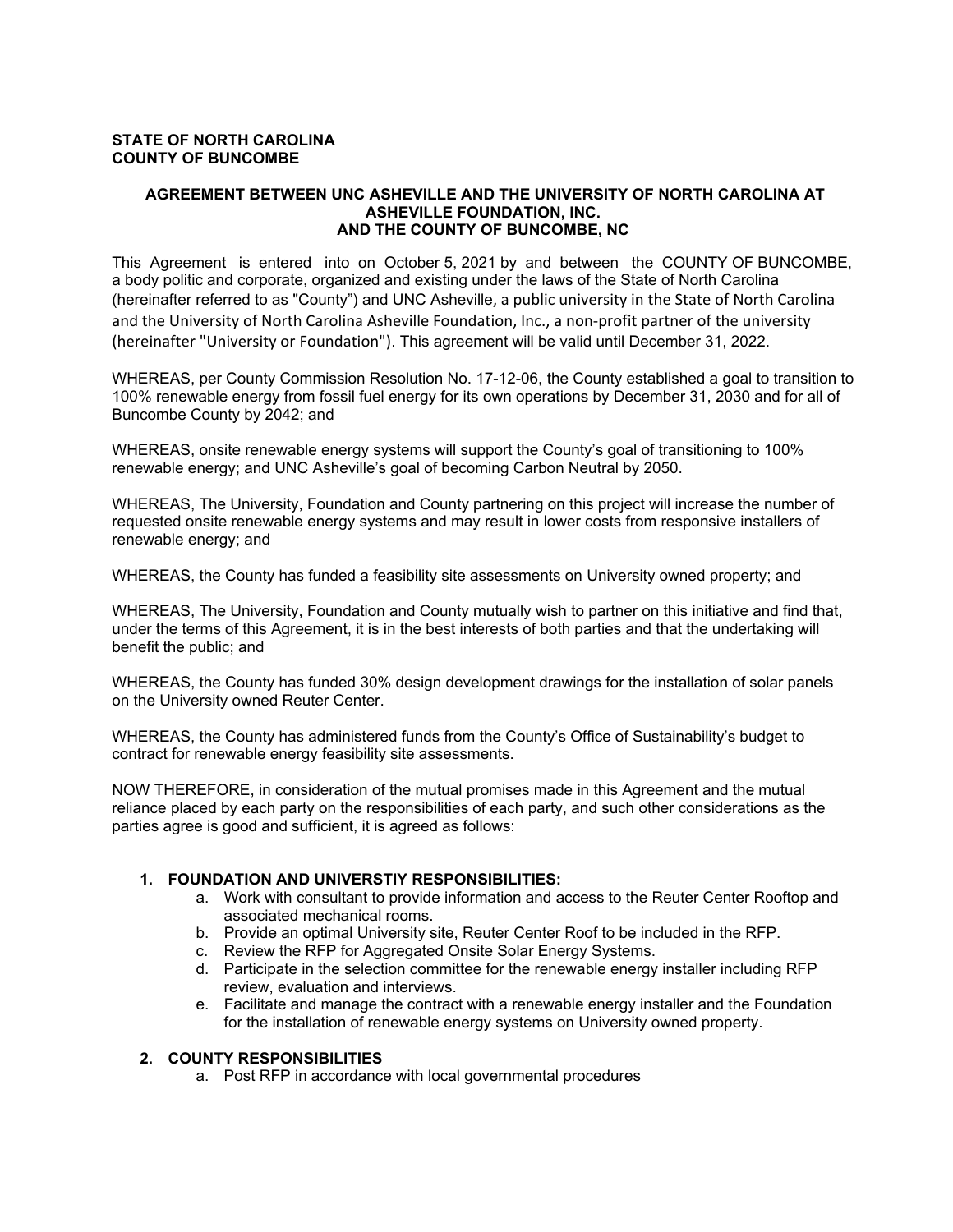- b. Include the Foundation & University in the selection committee for the RFP review, scoring and interviews.
- c. Manage communications with RFP respondents and schedule review process with selection committee.
- d. Provide fiscal management and oversight of all funds used for the contract for the renewable energy feasibility site assessments.
- e. Pay for renewable energy feasibility site assessments conducted on University owned property.

## **3. ACCOUNTABILITY AND FINANCIAL REPORTING**

a. Each party shall make available such records and accounts including property and financial records as are deemed necessary to assure a proper accounting and financial reporting.

## **4. INDEMNIFICATION AND INSURANCE**

The County agrees to indemnify and hold harmless University and Foundation and any of their officers, agents and employees from any claims of third parties arising out or any act or omission of the County in connection with the performance of this contract.

Insurance: The University and Foundation will ensure that the minimum insurance requirements are met: The work under this contract shall not commence until the contractor has obtained all required insurance and verifying certificates of insurance have been approved in writing by the owner. These certificates shall explicitly document that, *"Coverages afforded under these policies will not be cancelled, reduced in amount or coverages eliminated until at least thirty (30) days after mailing written notice, by certified mail, return receipt requested, to the insured and the owner of such alteration or cancellation."* If endorsements are needed to comply with the notification or other requirements of this article copies of the endorsements shall be submitted with the certificates.

#### a. **Worker's Compensation and Employer's Liability**

The contractor shall provide and maintain, until final acceptance, workmen's compensation insurance, as required by law, as well as employer's liability coverage with minimum limits of \$100,000.

#### b. **Public Liability and Property Damage**

The contractor shall provide and maintain, until final acceptance, comprehensive general liability insurance, including coverage for premises operations, independent contractors, completed operations, products and contractual exposures, as shall protect such contractors from claims arising out of any bodily injury, including accidental death, as well as from claims for property damages which may arise from operations under this contract, whether such operations be by the contractor or by any subcontractor, or by anyone directly or indirectly employed by either of them and the minimum limits of such insurance shall be as follows:

Bodily Injury: \$500,000 per occurrence Property Damage: \$100,000 per occurrence / \$300,000 aggregate

In lieu of limits listed above, a \$500,000 combined single limit shall satisfy both conditions.

Such coverage for completed operations must be maintained for at least two (2) years following final acceptance of the work performed under the contract.

The County is self-insured for general liability and maintains excess general liability coverage up to \$7,000,000 per occurrence: Including coverage for bodily injury and property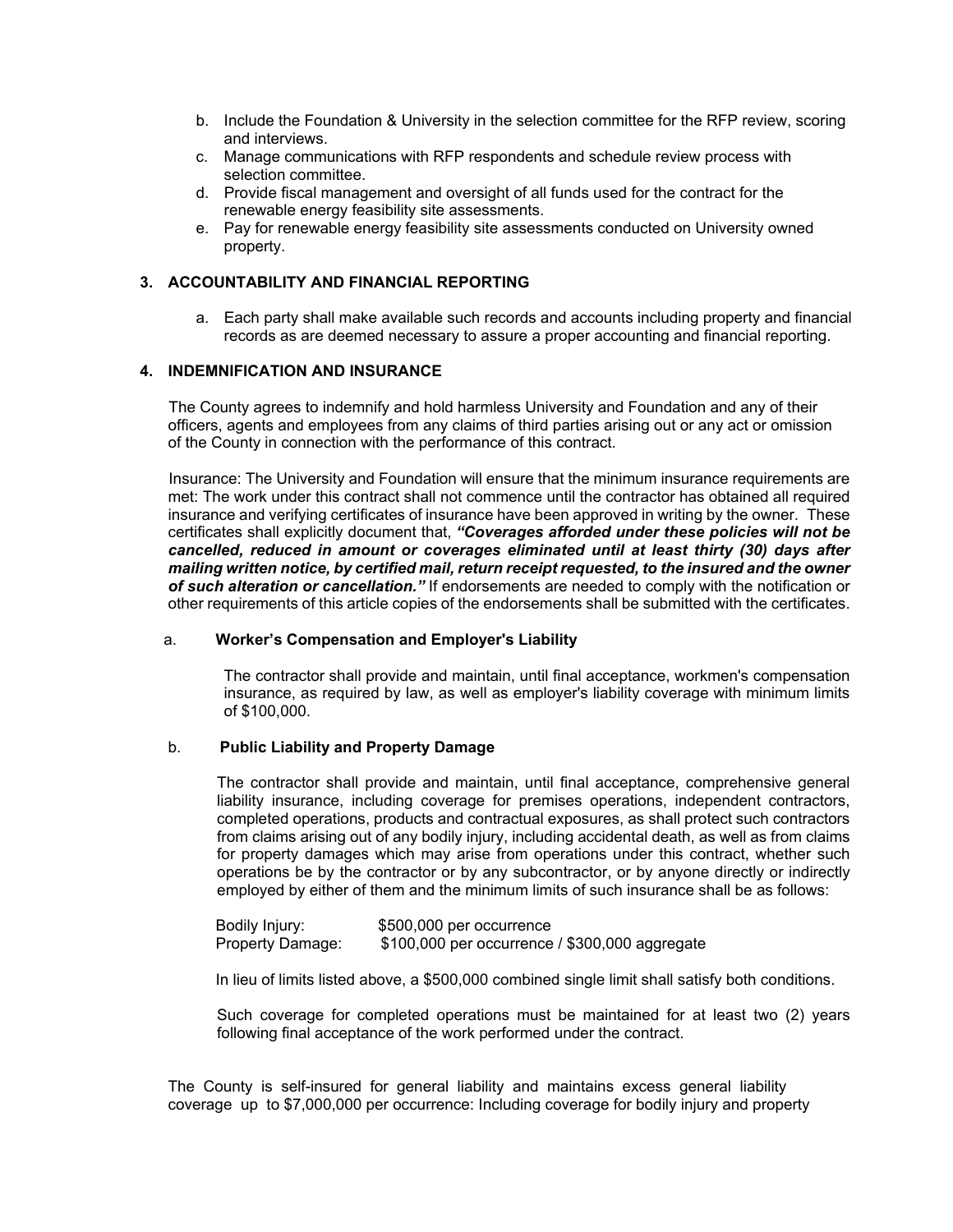damage. In addition, the County is self-insured for workers' compensation and maintains excess workers' compensation coverage per statutory requirement and carries \$1,000,000 of employer's liability insurance. Upon request, the County shall provide a copy of its self-insurance certificate and evidence of excess general liability and workers' compensation coverage at the time of execution of this Agreement.

- a. Providing and maintaining the types and amounts of insurance or self-insurance specified in this paragraph is a material obligation of Foundation and the County.
- b. Foundation and the County shall comply at all times with all lawful terms and conditions of each of its insurance policies and all lawful requirements of its insurer.
- c. Upon request University, Foundation and the County shall each demonstrate compliance with the requirements of this paragraph by submitting Certificates of Self-Insurance to each other.

#### **5. LAWS**

The Foundation, University and the County agree to comply with all federal, state and local laws in the course of its business and as a condition of this Agreement. The Foundation, University and the County agree to provide the other any information necessary should they require additional documentation.

#### **6. GOVERNING LAW**

This agreement and the rights and obligations of the parties hereunder shall be governed in all respects by the laws of the State of North Carolina. This agreement and documents made in connection with its performance are or may be public records pursuant to North Carolina law.

## **7. ENTIRE AGREEMENT**

This Agreement constitutes the entire written Agreement of the parties with respect to the matters set forth herein. The Agreement may be revised, extended or amended by written agreement by both parties.

#### **8. SEVERABILITY**

Should any provision or provisions contained in this Agreement be declared by a court of competent jurisdiction to be void, unenforceable or illegal, such provision or provisions shall be severable and the remaining provisions hereof shall remain In effect.

### **9. EFFECTIVE PERIOD**

This Agreement shall be effective upon its execution by both Parties and shall terminate upon completion of the scope of work contained in the responsibilities described herein, but in any event this Agreement shall terminate after December 31, 2022.

#### 10. **TERMINATION WITHOUT CAUSE**

Either Party may terminate this agreement without cause by giving **30 days written notice** to the other Party. In that event, all finished or unfinished deliverable items prepared in accordance with this agreement shall become the property of the Party that prepared it and that party shall be entitled to receive just and equitable compensation for any satisfactory work completed from the other Party. 11. **NON-APPROPRIATION**

The Parties' obligations under this Agreement are contingent on sufficient funds being allocated in the Parties respective annual budgets. Nothing herein shall be construed to require either Party to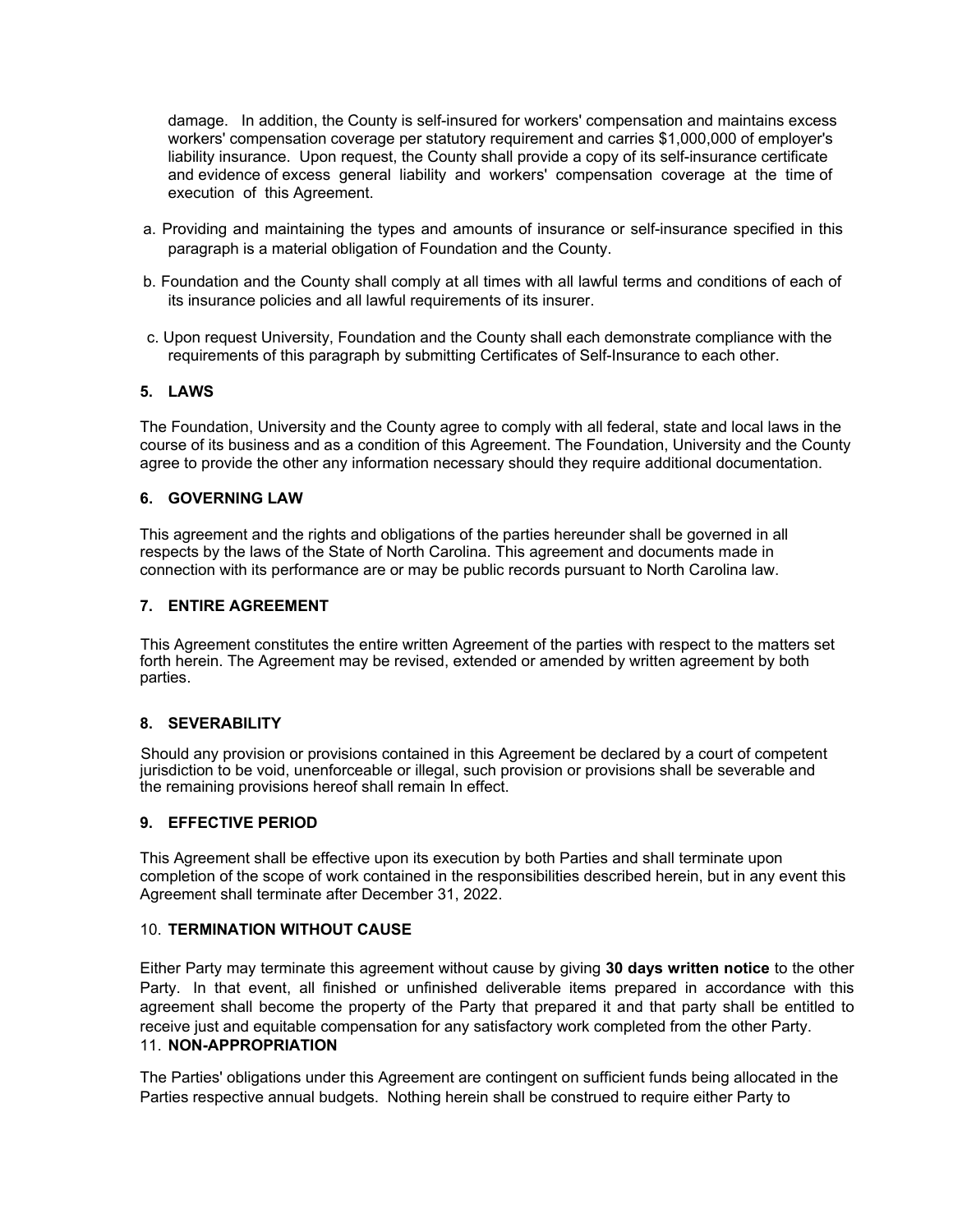appropriate sufficient funds for these undertakings or this Agreement, nor shall the failure or refusal to appropriate sufficient funds be a breach of the Agreement, but in said event, this Agreement shall terminate immediately.

### 12. **AMENDMENTS**

This Agreement constitutes the entire contract between the parties, and this Agreement shall not be changed except in writing signed by both parties.

## **13. E-VERIFY**

E-Verify Employer Compliance: Employers and their subcontractors with 25 or more employees as defined in Article 2 of Chapter 64 of the NC General Statutes must comply with E-Verify requirements to contract with governmental units. E-Verify is a Federal program operated by the United States Department of Homeland Security and other federal agencies, or any successor or equivalent program used to verify the work authorization of newly hired employees pursuant to federal law. E-verify can be accessed via this link: http://www.uscis.gov/e-verify/employers

#### **14. NON-DISCRIMINATION**

In accordance with State and Federal laws, each party shall not discriminate against any person on the basis of sex, national origin, race, ethnic background, color, religion, age or disability in its program activities related to this Agreement.

## **15. REPRESENTATIVES**

The County's designated representative and mailing address of the representative is as follows:

Buncombe County Office of Sustainability Attention: Jeremiah P. LeRoy 200 AGENCY Street, Suite 400 Asheville, NC 28801 jeremiah.leroy@buncombecounty.org 828-250-4976

UNC Asheville Foundation, LLC's designated representative and mailing address of the representative is as follows: Attention: John Pierce, Treasurer I University Heights Asheville, NC 28804 jpierce@unca.edu 828-251-6133

UNC Asheville's designated representative and mailing address of the representative is as follows: Attention: David Todd, Associate Vice Chancellor of Campus Operations 1 University Heights Asheville, NC 28804 828-250-6380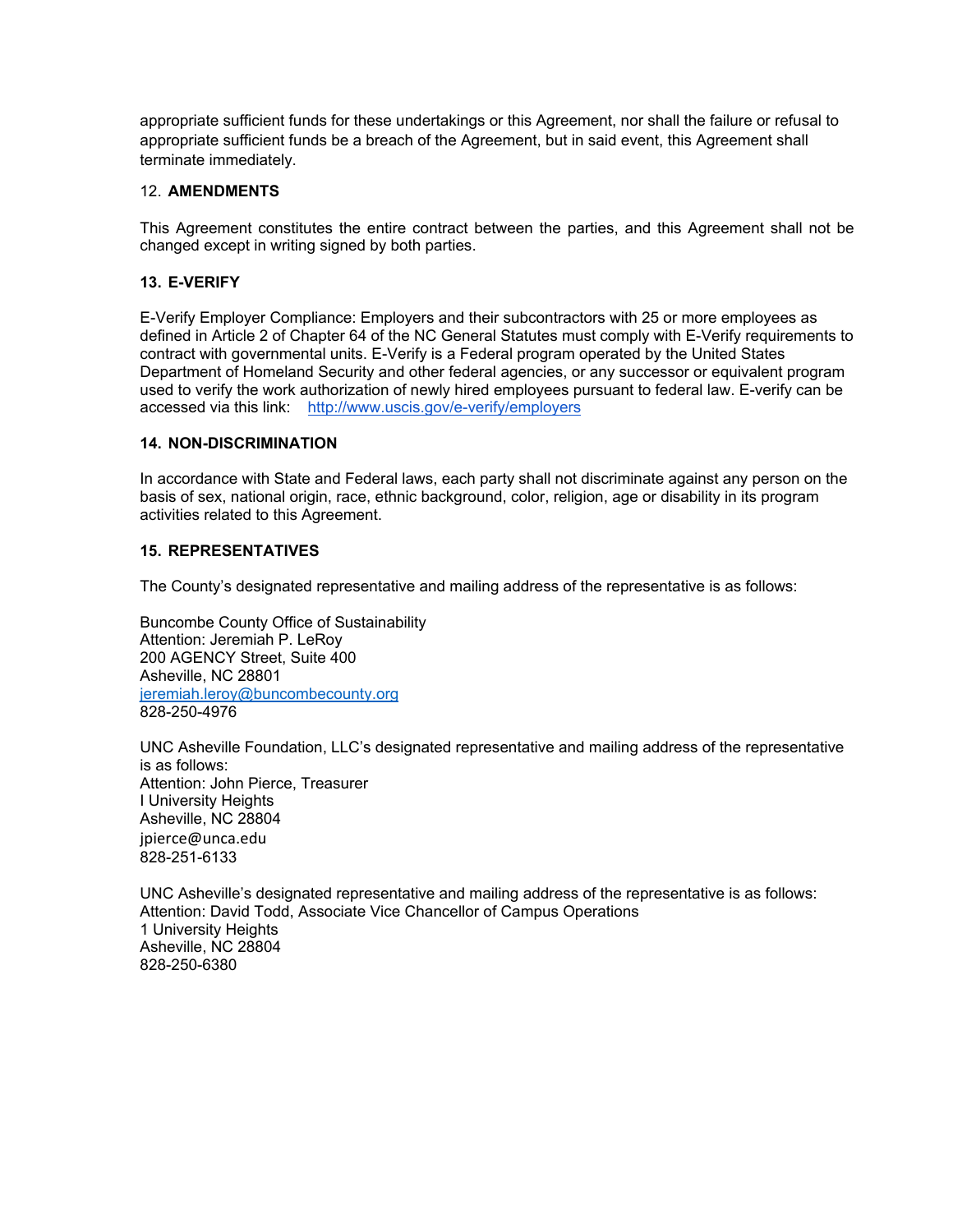#### SIGNATURE PAGE 1 OF 2

IN WITNESS WHEREOF, the Parties hereto have executed this instrument as of the day and year written below.

BUNCOMBE COUNTY

By: \_\_\_\_\_\_\_\_\_\_\_\_\_\_\_\_\_\_\_\_\_\_\_\_\_\_

 Brownie Newman Chair, Buncombe County Commission

Attest:

\_\_\_\_\_\_\_\_\_\_\_\_\_\_\_\_\_\_\_\_\_\_\_\_\_\_\_\_\_\_ Lamar Joyner Clerk to the Board of Commissioners

This instrument has been preaudited in the manner required by the Local Government Budget and Fiscal Control Act.

Don Warn, Buncombe County Finance Director

\_\_\_\_\_\_\_\_\_\_\_\_\_\_\_\_\_\_\_\_\_\_\_\_\_\_\_\_\_\_\_\_\_\_

Approve as to Form:

Michael C. Frue Buncombe County Senior Staff Attorney

\_\_\_\_\_\_\_\_\_\_\_\_\_\_\_\_\_\_\_\_\_\_\_\_\_\_\_\_\_\_\_\_\_\_\_\_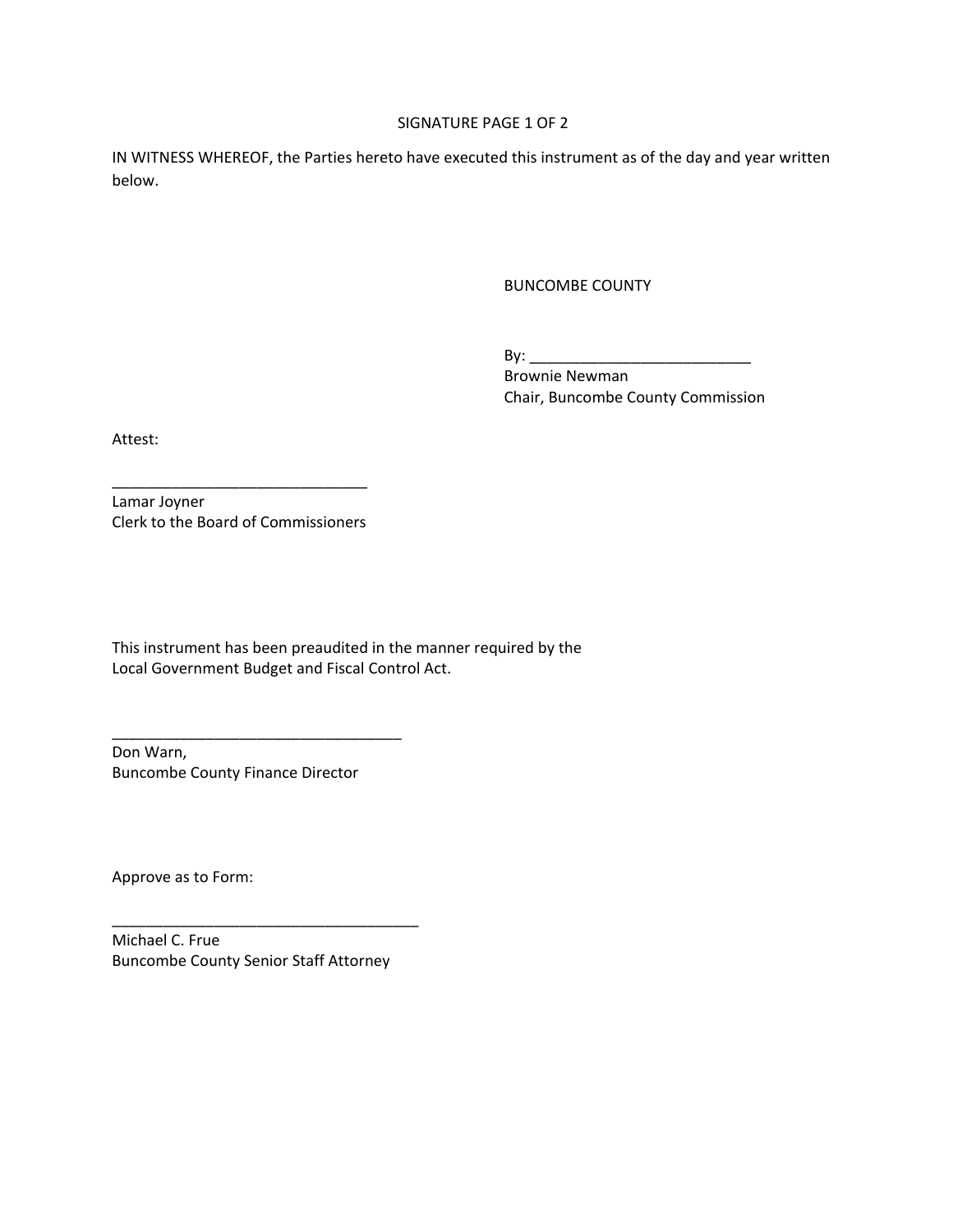# SIGNATURE PAGE 2 OF 2

UNIVERSITY INFO

 $[SEAL]$   $By:$   $By:$   $\Box$ 

**TITLE** THE RESERVE THE RESERVE THE RESERVE THE RESERVE THE RESERVE THE RESERVE THE RESERVE THE RESERVE THE RESERVE THE RESERVE THE RESERVE THE RESERVE THE RESERVE THE RESERVE THE RESERVE THE RESERVE THE RESERVE THE RESERV

Attest:

TITLE

Approved as to Form:

\_\_\_\_\_\_\_\_\_\_\_\_\_\_\_\_\_\_\_\_\_\_\_\_\_\_\_\_\_\_

\_\_\_\_\_\_\_\_\_\_\_\_\_\_\_\_\_\_\_\_\_\_\_\_\_\_\_\_\_\_\_

UNIVERSITY Attorney